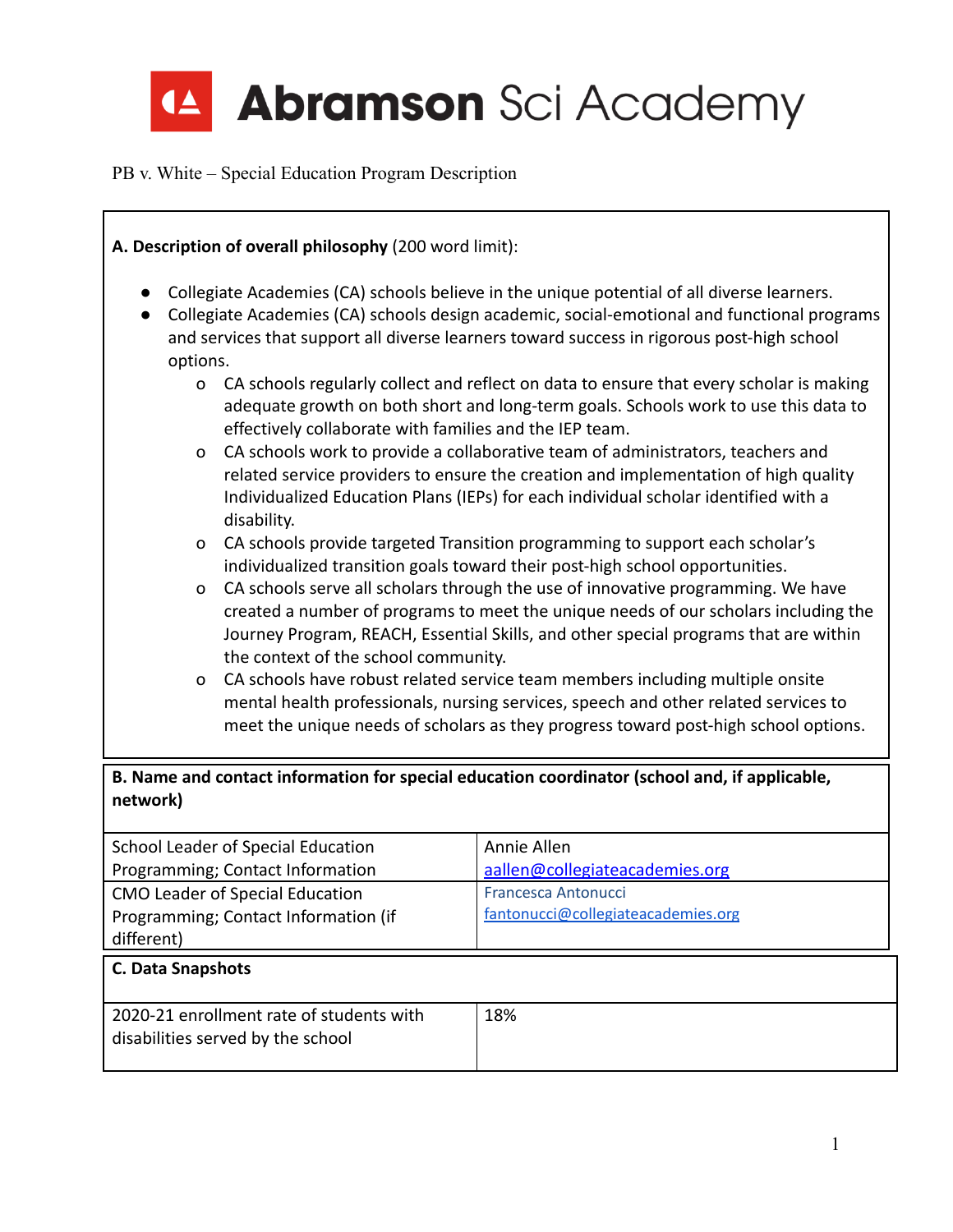

| 2019-20 in school and out of school<br>suspension rate of students with disabilities<br>served by the school                                     |                                                                                                                                                                                                                                                                                                 | 33%                                                                                                                                                                                                                                                                                                                                                                                                                                                                                                                                                                                                                                                                                                                                                                                                                                                                                                                               |
|--------------------------------------------------------------------------------------------------------------------------------------------------|-------------------------------------------------------------------------------------------------------------------------------------------------------------------------------------------------------------------------------------------------------------------------------------------------|-----------------------------------------------------------------------------------------------------------------------------------------------------------------------------------------------------------------------------------------------------------------------------------------------------------------------------------------------------------------------------------------------------------------------------------------------------------------------------------------------------------------------------------------------------------------------------------------------------------------------------------------------------------------------------------------------------------------------------------------------------------------------------------------------------------------------------------------------------------------------------------------------------------------------------------|
| 2019-20 number of students with disabilities<br>who are removed for disciplinary reasons for<br>more than 10 school days in one academic<br>year |                                                                                                                                                                                                                                                                                                 | $\overline{0}$                                                                                                                                                                                                                                                                                                                                                                                                                                                                                                                                                                                                                                                                                                                                                                                                                                                                                                                    |
| school                                                                                                                                           |                                                                                                                                                                                                                                                                                                 | D. Description of how pupil appraisal, special education, and related services are provided by the                                                                                                                                                                                                                                                                                                                                                                                                                                                                                                                                                                                                                                                                                                                                                                                                                                |
|                                                                                                                                                  |                                                                                                                                                                                                                                                                                                 | Appraisal/Evaluation                                                                                                                                                                                                                                                                                                                                                                                                                                                                                                                                                                                                                                                                                                                                                                                                                                                                                                              |
| Main point of contact if a<br>parent would like to<br>request an evaluation                                                                      | Annie Allen<br>aallen@collegiateacademies.org                                                                                                                                                                                                                                                   |                                                                                                                                                                                                                                                                                                                                                                                                                                                                                                                                                                                                                                                                                                                                                                                                                                                                                                                                   |
| Response to Intervention<br>Overview                                                                                                             | <b>Examples of universal screeners:</b><br><b>Reading Screeners:</b><br>Math Screeners:<br>$\bullet$<br>$\bullet$<br><b>Social-Emotional Screeners:</b><br>0<br>Speech Language Screeners:<br>0<br><b>Examples of reading interventions:</b><br>Phonics Interventions:<br>• Phonics Boost/Blitz | MAP Reading - Assesses grade level comprehension<br>Really Great Reading Phonics Screeners - Assesses phonics skills<br>Fluency CBM - Assesses ability to fluently read texts<br>Further screenings are available and used for scholars in<br>specialized programs depending on their level of need.<br>MAP Math - Assesses grade level numeracy ability<br>CCSS Fluency - Assesses ability to fluently do grade level math<br>calculations according to Common Core State Standards<br>Further screenings are available and used for scholars in<br>specialized programs depending on their level of need.<br>Strengths and Difficulties Questionnaire (SDQ)**<br>** Screener not administered if parents do not consent.<br>Clinical Evaluation of Language Fundamentals (CELF-5)**<br>**Screener not administered if parents do not consent<br>Read Naturally (phonics track)<br>Wilson Reading System (for most severe needs) |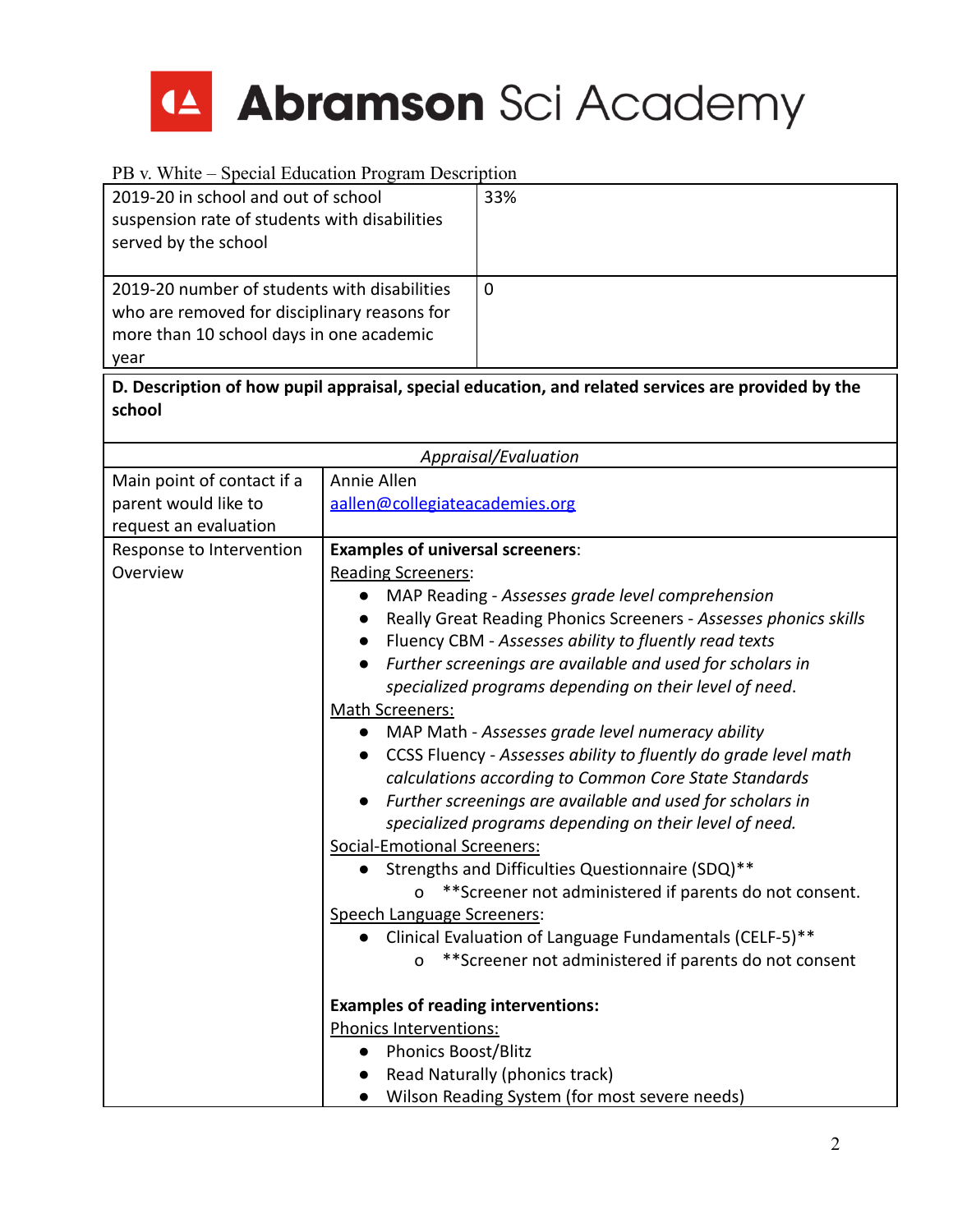

|                                                  | <b>Fluency Interventions:</b><br><b>Read Naturally</b><br>Comprehension Interventions:<br>• Guided Reading<br>Independent Reading with leveled books and targeted<br>conferencing<br><b>Examples of math interventions:</b><br>Math Fluency Interventions (varied curriculums)<br>Computation Interventions (varied curriculums)<br>$\bullet$                                                                                                                                                                                                                                                                                                                                                                                                                                                                                                                                                                                               |
|--------------------------------------------------|---------------------------------------------------------------------------------------------------------------------------------------------------------------------------------------------------------------------------------------------------------------------------------------------------------------------------------------------------------------------------------------------------------------------------------------------------------------------------------------------------------------------------------------------------------------------------------------------------------------------------------------------------------------------------------------------------------------------------------------------------------------------------------------------------------------------------------------------------------------------------------------------------------------------------------------------|
|                                                  | Common Core aligned Conceptual Math Understanding<br>$\bullet$<br>Interventions (varied curriculums)                                                                                                                                                                                                                                                                                                                                                                                                                                                                                                                                                                                                                                                                                                                                                                                                                                        |
|                                                  | <b>Examples of behavior interventions:</b><br><b>Mental Health Interventions:</b><br><b>Individual Counseling</b><br>$\bullet$<br><b>Targeted Group Counseling</b><br>Groups target skill building that could include but are not<br>$\mathsf{o}$<br>limited to; anger management, motivation, anxiety, social<br>skills, etc.<br>Tiered System of Behavior Supports: Every CA school has a continuum of<br>behavioral supports that increase in intensity as the scholar's level of<br>need increases. These supports could include, but are not limited to:<br>Behavior Contracts with advisors and teachers<br>$\bullet$<br>Check-In/Check-Out systems<br>• Functional Behavior Assessments (FBAs)<br>Individualized Behavior Intervention Plans (BIPs)<br>$\bullet$<br>Teacher consultation with mental health professionals to<br>$\bullet$<br>collaborate on appropriate behavior supports within the regular<br>education classroom. |
| <b>School Building Level</b><br>Committee (SBLC) | <b>Members of the SBLC team:</b><br>Director of MTSS<br>Director of Student Support (DSS)<br>Director of Mental Health (DMHS)<br>Director of Curriculum and Instruction (DCI)<br>Principal (as needed)<br>Grade level Culture Deans (as needed)<br>Director of Pupil Appraisal (as needed)                                                                                                                                                                                                                                                                                                                                                                                                                                                                                                                                                                                                                                                  |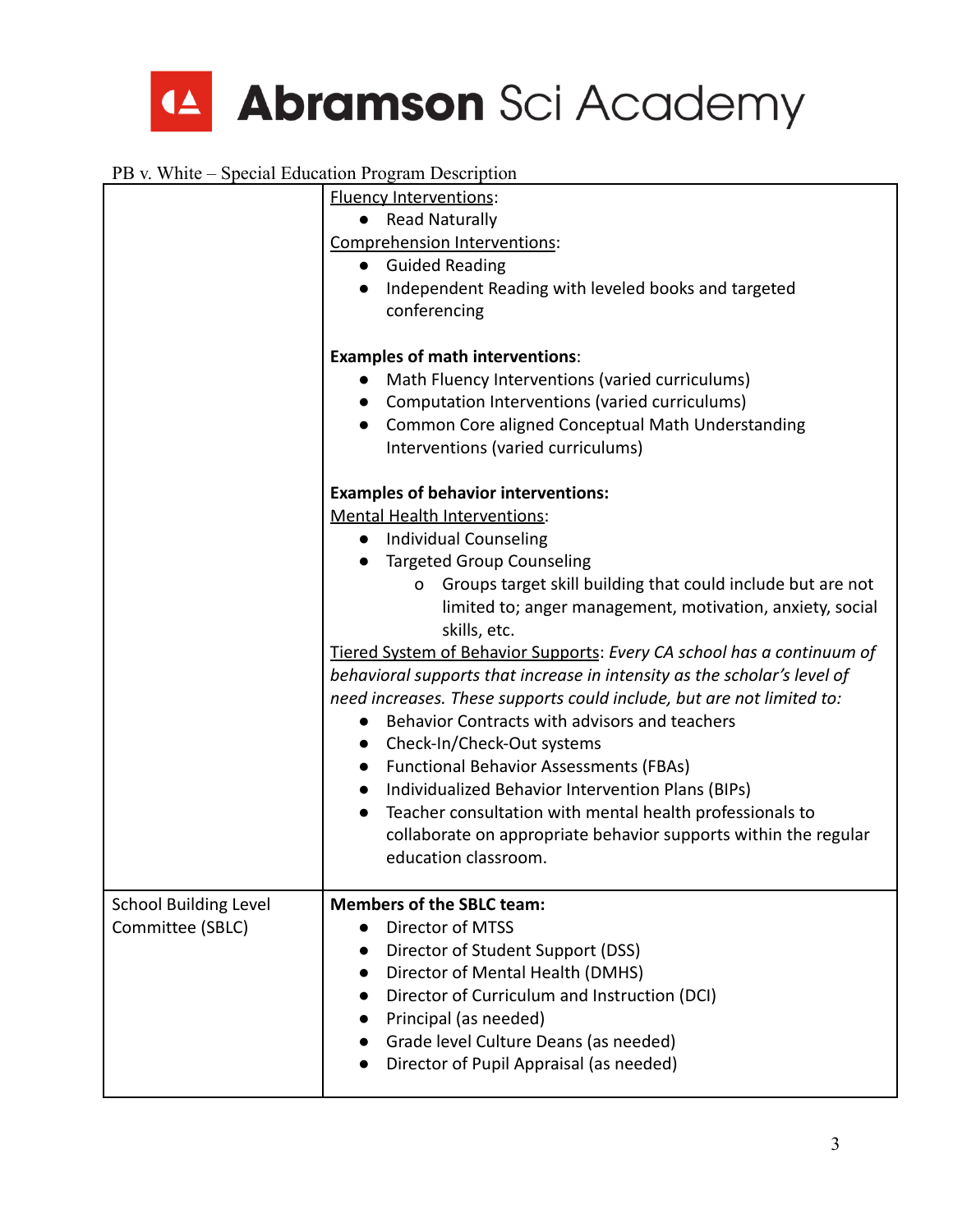|                | <b>Example engagements with parents:</b>                                                                                                                                                                                                                            |  |  |
|----------------|---------------------------------------------------------------------------------------------------------------------------------------------------------------------------------------------------------------------------------------------------------------------|--|--|
|                | CA schools believe that parents are important members of a scholar's<br>intervention process. We work to include parents as much as possible                                                                                                                        |  |  |
|                | when it is suspected a scholar may need more intense intervention(s) for                                                                                                                                                                                            |  |  |
|                | the first time.                                                                                                                                                                                                                                                     |  |  |
|                | Parents are informed about intervention at multiple points in a process<br>toward SBLC:                                                                                                                                                                             |  |  |
|                | 1. Parents are contacted when the school identifies a scholar at risk<br>and in need of an intervention area.                                                                                                                                                       |  |  |
|                | 2. Parents are contacted when the school's SBLC team suspects that<br>the scholar may need more intervention, has made adequate<br>growth and no longer requires interventions, and/or is<br>recommended for a special education evaluation under Bulletin<br>1508. |  |  |
|                | 3. Parent permission is obtained for any screenings and/or<br>evaluations.                                                                                                                                                                                          |  |  |
|                | <b>Example decisions SBLC team can make:</b>                                                                                                                                                                                                                        |  |  |
|                | SBLC team decisions include the following:                                                                                                                                                                                                                          |  |  |
|                | Conduct no further action at this time.                                                                                                                                                                                                                             |  |  |
|                | Continue current intervention and progress monitoring through<br>$\bullet$<br>the RTI process.                                                                                                                                                                      |  |  |
|                | Conduct additional interventions through the RTI process.                                                                                                                                                                                                           |  |  |
|                | Refer the student to the appropriate committee to conduct a<br>$\bullet$<br>Section 504 evaluation.                                                                                                                                                                 |  |  |
|                | Refer the student to pupil appraisal personnel for support<br>$\bullet$<br>services.                                                                                                                                                                                |  |  |
|                | Refer the student to pupil appraisal personnel for an individual<br>evaluation if an exceptionality is suspected.                                                                                                                                                   |  |  |
| Appraisal Team | <b>Members of appraisal team:</b>                                                                                                                                                                                                                                   |  |  |
|                | Team members always present:                                                                                                                                                                                                                                        |  |  |
|                | Director of Pupil Appraisal Services (full-time team member)<br>$\bullet$                                                                                                                                                                                           |  |  |
|                | Director of Student Support and/or Intervention Compliance<br>$\bullet$                                                                                                                                                                                             |  |  |
|                | Coordinator (full-time team member)                                                                                                                                                                                                                                 |  |  |
|                | Team members present as needed:                                                                                                                                                                                                                                     |  |  |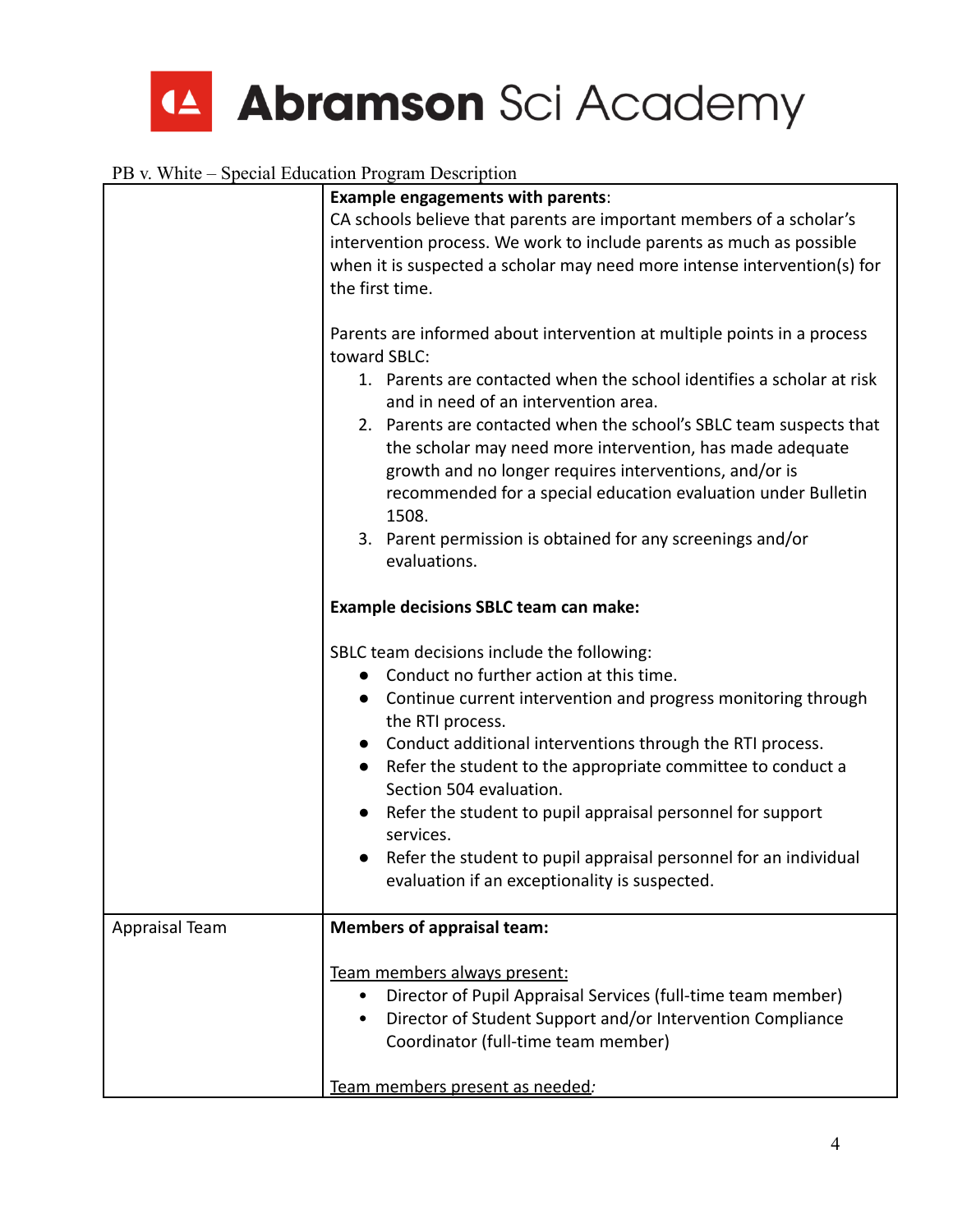| Speech Language Pathologist (full-time team member)<br>Social Worker/Counselor (full-time team member)<br>Nurse (part-time team member)<br>$\bullet$<br>Occupational Therapist (contracted team member)<br>٠<br>Physical Therapist (contracted team member)<br>٠<br>Adapted Physical Education Teacher (contracted team member)<br>$\bullet$<br>Audiologist (contracted team member)<br>Orientation and Mobility (contracted team member)<br>$\bullet$<br>Doctor (contracted team member)<br>$\bullet$                                                                                                                                                                                                                                                                                                                                                                                                                                                                               |
|--------------------------------------------------------------------------------------------------------------------------------------------------------------------------------------------------------------------------------------------------------------------------------------------------------------------------------------------------------------------------------------------------------------------------------------------------------------------------------------------------------------------------------------------------------------------------------------------------------------------------------------------------------------------------------------------------------------------------------------------------------------------------------------------------------------------------------------------------------------------------------------------------------------------------------------------------------------------------------------|
| <b>Example engagements with parents:</b><br>CA schools believe that parents are important members of a scholar's<br>evaluation process. We work to include parents from the time a scholar is<br>identified as needing further intervention to the time the report is<br>disseminated. We believe that partnership with parents is central to this<br>process and provide multiple access points for them to be meaningfully<br>included.                                                                                                                                                                                                                                                                                                                                                                                                                                                                                                                                            |
| Parents are contacted at many points in the evaluation process:<br>1. Parents are contacted when the school identifies a scholar at risk<br>and in need of an intervention area.<br>2. Parents are contacted when the schools SBLC team suspects that<br>the scholar may need more intervention, has made adequate<br>growth and no longer requires interventions, and/or is<br>recommended for a special education evaluation under Bulletin<br>1508.<br>3. Parents are present for the initial meeting to finalize decisions to<br>evaluate scholars, and sign consent for evaluation at this time.<br>4. Parents participate as a part of the evaluation process, including<br>being interviewed as a part of the evaluation.<br>5. Parents are present at the time the evaluation is disseminated to<br>the IEP team.<br>6. Parents are invited and present at the IEP (30 days after<br>evaluation dissemination) to incorporate the new evaluation into<br>their scholar's IEP |
| Example decisions appraisal team can make:<br>Scholar qualifies for disability under IDEA- initial identification for<br>scholars to qualify for special education the first time.                                                                                                                                                                                                                                                                                                                                                                                                                                                                                                                                                                                                                                                                                                                                                                                                   |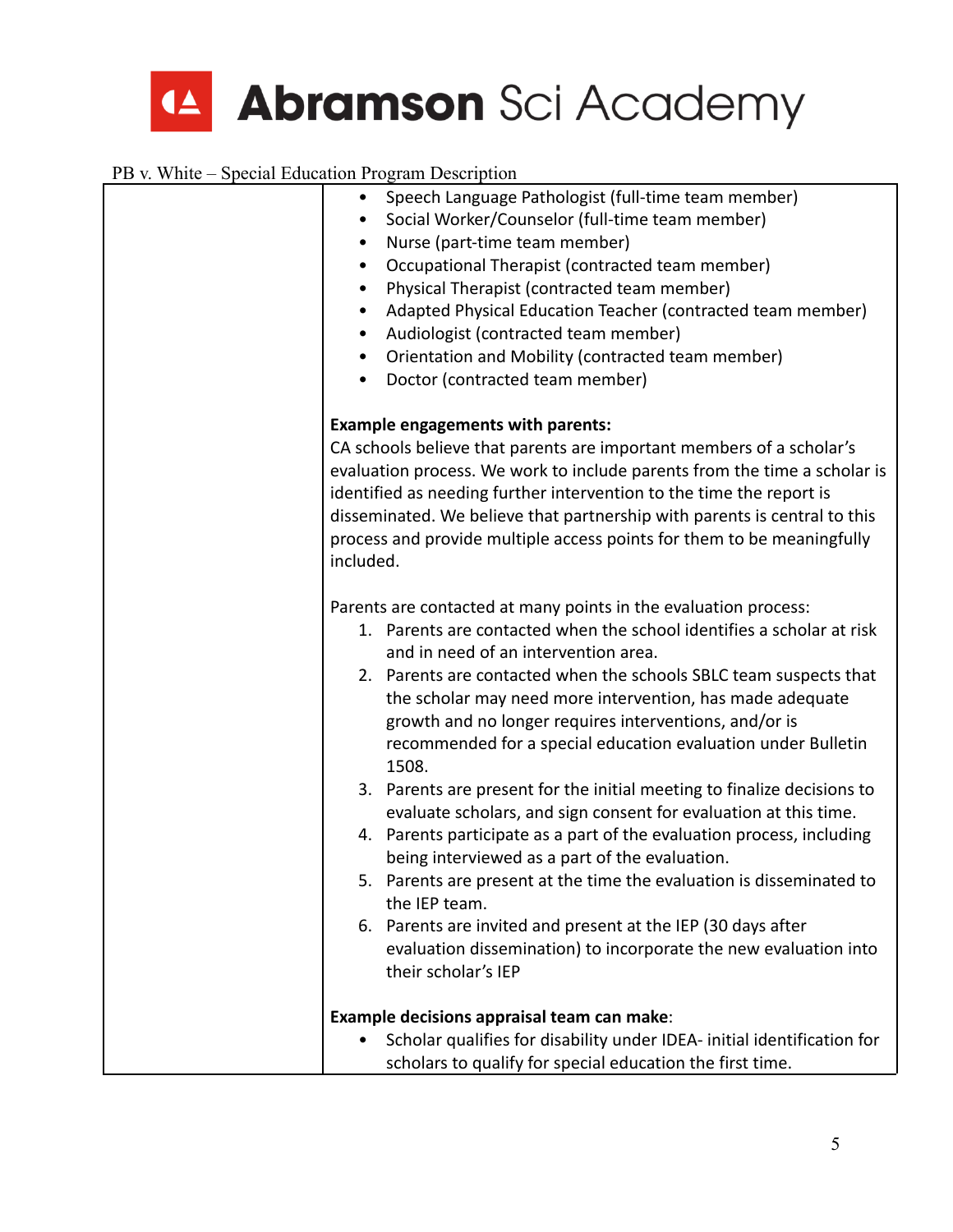

|                         | Scholar no longer qualifies for disability under IDEA- scholar no<br>٠<br>longer meets requirements to receive special education services<br>Scholar needs a more (or less) restrictive environment to meet<br>$\bullet$<br>their educational, social emotional, and/or functional needs.<br>Scholar's disability category has changed. (For example, scholar<br>$\bullet$<br>changes from SLI (speech only) to SLD in the area of basic<br>reading.)<br>All decisions are accompanied with recommendations by the<br>$\bullet$<br>evaluation team on next steps given any of the above decisions.      |
|-------------------------|---------------------------------------------------------------------------------------------------------------------------------------------------------------------------------------------------------------------------------------------------------------------------------------------------------------------------------------------------------------------------------------------------------------------------------------------------------------------------------------------------------------------------------------------------------------------------------------------------------|
|                         | Instructional and Related Services Provision and Staffing                                                                                                                                                                                                                                                                                                                                                                                                                                                                                                                                               |
| Specialized Instruction | # Special Education Teachers: 7                                                                                                                                                                                                                                                                                                                                                                                                                                                                                                                                                                         |
|                         | # Paraprofessionals: 13                                                                                                                                                                                                                                                                                                                                                                                                                                                                                                                                                                                 |
|                         | <b>Examples of curricula:</b><br>Content and curriculum are individualized by specialized program,<br>RTI based intervention and/or course scholar is enrolled in. Most<br>content curricula are written by the CA curriculum team, which<br>includes both academic interventionists and special education<br>teachers. Some other curriculums and interventions that are used<br>(based on scholar need) include:<br>LearnZillion<br>0<br>Phonics Boost/Blitz<br>0<br><b>Wilson Reading System</b><br>O<br>Guided Reading (Engage, Embark, etc.)<br>0<br>Khan Academy, Tenmarks<br>$\mathsf{o}\xspace$ |
|                         | All curricula are selected for each individual scholar based on their<br>quarterly benchmarks as outlined in their Individualized Education Plan<br>(IEP). Success/mastery toward IEP goals and progress in general<br>education is returned to quarterly and reviewed to ensure scholars are<br>making progress. If a scholar is not making progress, families are notified<br>via the IEP Progress Reporting process. This may trigger an IEP team<br>meeting to explore a different and more effective way to ensure scholar<br>progress, which may include a change in curricular programming.      |
| Speech/language         | # On staff or contracted from external provider:<br>Abramson Sci Academy employs one full-time speech language<br>pathologist and utilizes an SLP hired at the network to support with any<br>additional speech therapy needs.<br>If not currently providing service, plan to deliver service in future:                                                                                                                                                                                                                                                                                                |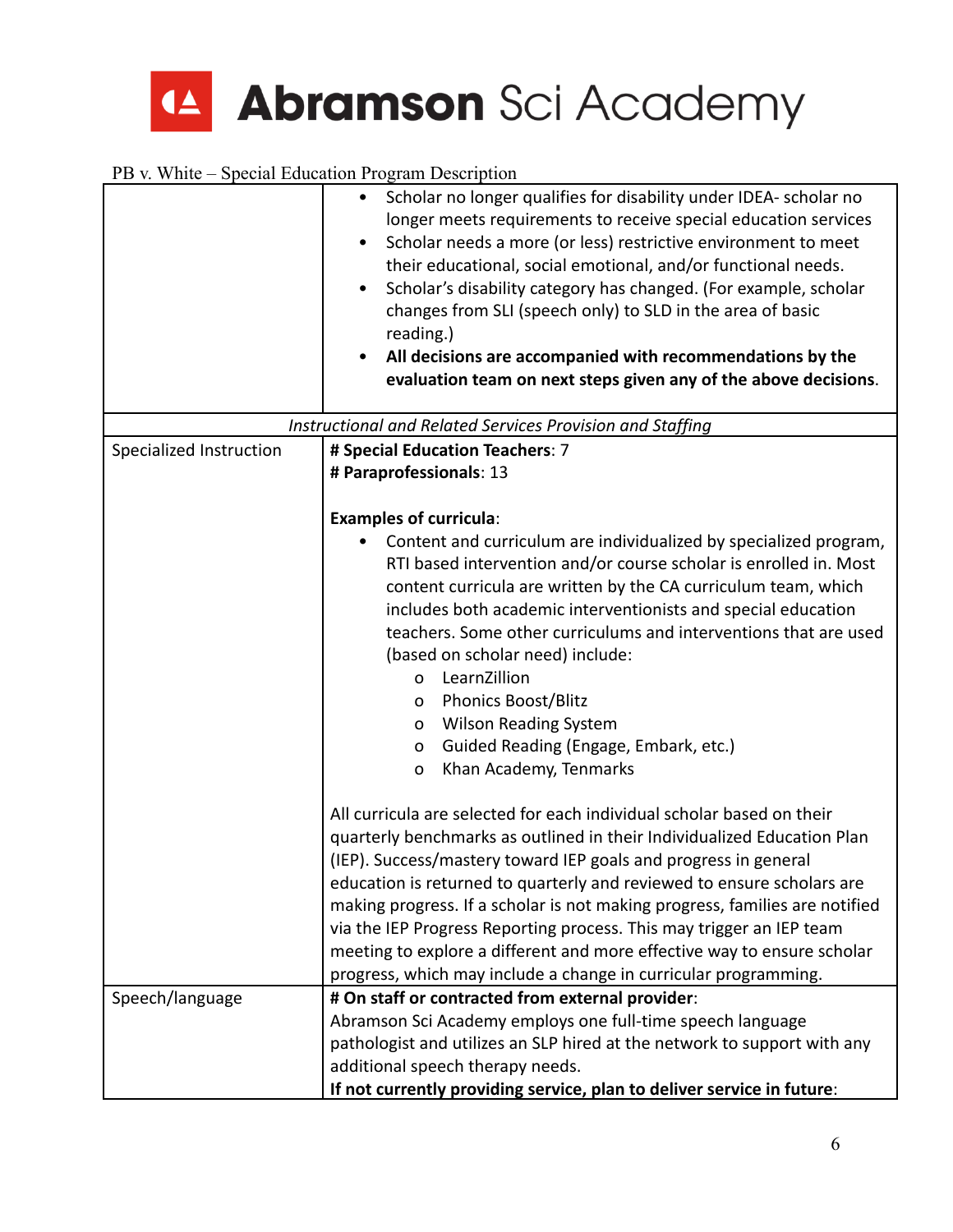

|                                                                                                | n/a                                                                                                                                                                                                                                                                                                                                                                                                                                                                  |
|------------------------------------------------------------------------------------------------|----------------------------------------------------------------------------------------------------------------------------------------------------------------------------------------------------------------------------------------------------------------------------------------------------------------------------------------------------------------------------------------------------------------------------------------------------------------------|
| Audiology                                                                                      | # On staff or contracted from external provider:<br>Collegiate Academies schools have a contract agreement with New<br>Orleans Speech and Hearing to provide Audiology services per individual<br>scholar need.                                                                                                                                                                                                                                                      |
|                                                                                                | If not currently providing service, plan to deliver service in future:<br>n/a                                                                                                                                                                                                                                                                                                                                                                                        |
| Counseling (mental health<br>and other therapies)                                              | # On staff or contracted from external provider:<br>Abramson Sci Academy has two full-time mental health providers on site.                                                                                                                                                                                                                                                                                                                                          |
|                                                                                                | If not currently providing service, plan to deliver service in future:<br>n/a                                                                                                                                                                                                                                                                                                                                                                                        |
| Occupational therapy                                                                           | # On staff or contracted from external provider:<br>Collegiate Academies has on staff one full-time Occupational Therapist.                                                                                                                                                                                                                                                                                                                                          |
|                                                                                                | If not currently providing service, plan to deliver service in future:<br>n/a                                                                                                                                                                                                                                                                                                                                                                                        |
| Physical therapy                                                                               | # On staff or contracted from external provider:<br>Collegiate Academies has on staff one full -time Physical Therapist.<br>If not currently providing service, plan to deliver service in future:<br>n/a                                                                                                                                                                                                                                                            |
| Health/Nursing services                                                                        | # On staff or contracted from external provider:<br>All Collegiate Academies schools have a part time nurse on campus and<br>contract with a part-time doctor to provide health and nursing services.<br>If not currently providing service, plan to deliver service in future:<br>n/a                                                                                                                                                                               |
| Orientation and mobility<br>services and accessibility<br>(including interpreting<br>services) | Describe accessibility accommodations are available to students:<br>Orientation and mobility services at Collegiate Academies work to meet<br>the needs of individual scholars as defined by their IEP team, special<br>education evaluation, and further screenings. Some accommodations<br>that can be made available to a scholar include: Braille, training with<br>assistive technology, interpreting, etc.<br># On staff or contracted from external provider: |
|                                                                                                | Collegiate Academies contracts with an Orientation and Mobility<br>provider.                                                                                                                                                                                                                                                                                                                                                                                         |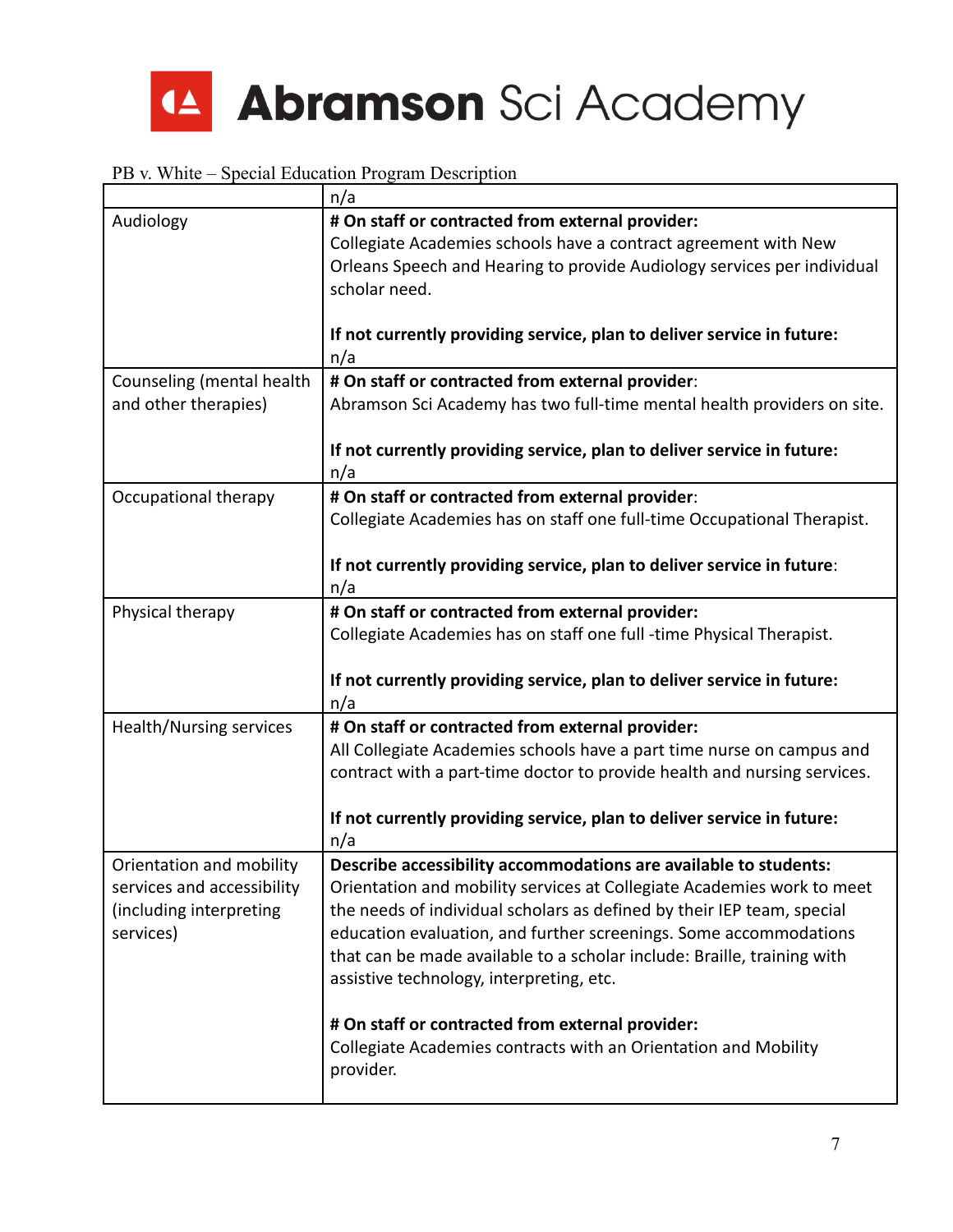

|                             | If not currently providing service, plan to deliver service in future:                                                                                                                                                                                                                                                                                                                                                                                                                                                                                                                                                                                                                                                                                                                                                                                                                                                                                                                       |
|-----------------------------|----------------------------------------------------------------------------------------------------------------------------------------------------------------------------------------------------------------------------------------------------------------------------------------------------------------------------------------------------------------------------------------------------------------------------------------------------------------------------------------------------------------------------------------------------------------------------------------------------------------------------------------------------------------------------------------------------------------------------------------------------------------------------------------------------------------------------------------------------------------------------------------------------------------------------------------------------------------------------------------------|
|                             | n/a                                                                                                                                                                                                                                                                                                                                                                                                                                                                                                                                                                                                                                                                                                                                                                                                                                                                                                                                                                                          |
| Adaptive physical           | # On staff or contracted from external provider:                                                                                                                                                                                                                                                                                                                                                                                                                                                                                                                                                                                                                                                                                                                                                                                                                                                                                                                                             |
| education                   | ASA will provide services with a shared Adapted Physical Education                                                                                                                                                                                                                                                                                                                                                                                                                                                                                                                                                                                                                                                                                                                                                                                                                                                                                                                           |
|                             | teacher that additionally will work at other CA campuses to ensure all                                                                                                                                                                                                                                                                                                                                                                                                                                                                                                                                                                                                                                                                                                                                                                                                                                                                                                                       |
|                             | students in need of APE are adequately served.                                                                                                                                                                                                                                                                                                                                                                                                                                                                                                                                                                                                                                                                                                                                                                                                                                                                                                                                               |
|                             | If not currently providing service, plan to deliver service in future:<br>Services were temporarily suspended during the 20-21 School Year due<br>to COVID protocols during virtual learning. APE will resume next school<br>year and compensatory plans will be offered where appropriate.                                                                                                                                                                                                                                                                                                                                                                                                                                                                                                                                                                                                                                                                                                  |
| Specialized Transportation  | <b>Methods of transportation:</b>                                                                                                                                                                                                                                                                                                                                                                                                                                                                                                                                                                                                                                                                                                                                                                                                                                                                                                                                                            |
|                             | Collegiate Academies' contract with our bus provider includes specialized<br>transportation for scholars as outlined on their Individualized Education<br>Plan (IEP).                                                                                                                                                                                                                                                                                                                                                                                                                                                                                                                                                                                                                                                                                                                                                                                                                        |
|                             | If not currently providing service, plan to deliver service in future:<br>n/a                                                                                                                                                                                                                                                                                                                                                                                                                                                                                                                                                                                                                                                                                                                                                                                                                                                                                                                |
| <b>Assistive Technology</b> | <b>Examples of supports:</b>                                                                                                                                                                                                                                                                                                                                                                                                                                                                                                                                                                                                                                                                                                                                                                                                                                                                                                                                                                 |
|                             | Any scholar in a Collegiate Academies school can access appropriate<br>assistive technology in a variety of ways to ensure they are maximally<br>independent in their courses and life. Assistive Technology partners and<br>providers include:<br>1. CA has an active partnership with LATI to assist schools and<br>scholars appropriately identify individual scholar assistive<br>technology needs and resources.<br>2. CA's Speech Pathology department works to identify, outfit and<br>train scholars on how to use meaningful and personalized<br>Augmentative Communication Devices.<br>3. CA contracts with Lighthouse for the blind to ensure any devices<br>that specifically would assist scholars with vision and hearing<br>based needs are appropriately identified and provided.<br>4. CA's Occupational Therapist works with families and the school to<br>ensure all needed assistive technology is present to ensure<br>effective participation in classroom curriculum. |
|                             | E. Description of how the school plans to provide the continuum of special education placements for                                                                                                                                                                                                                                                                                                                                                                                                                                                                                                                                                                                                                                                                                                                                                                                                                                                                                          |
|                             | students whose IEP placement is outside of the regular education setting                                                                                                                                                                                                                                                                                                                                                                                                                                                                                                                                                                                                                                                                                                                                                                                                                                                                                                                     |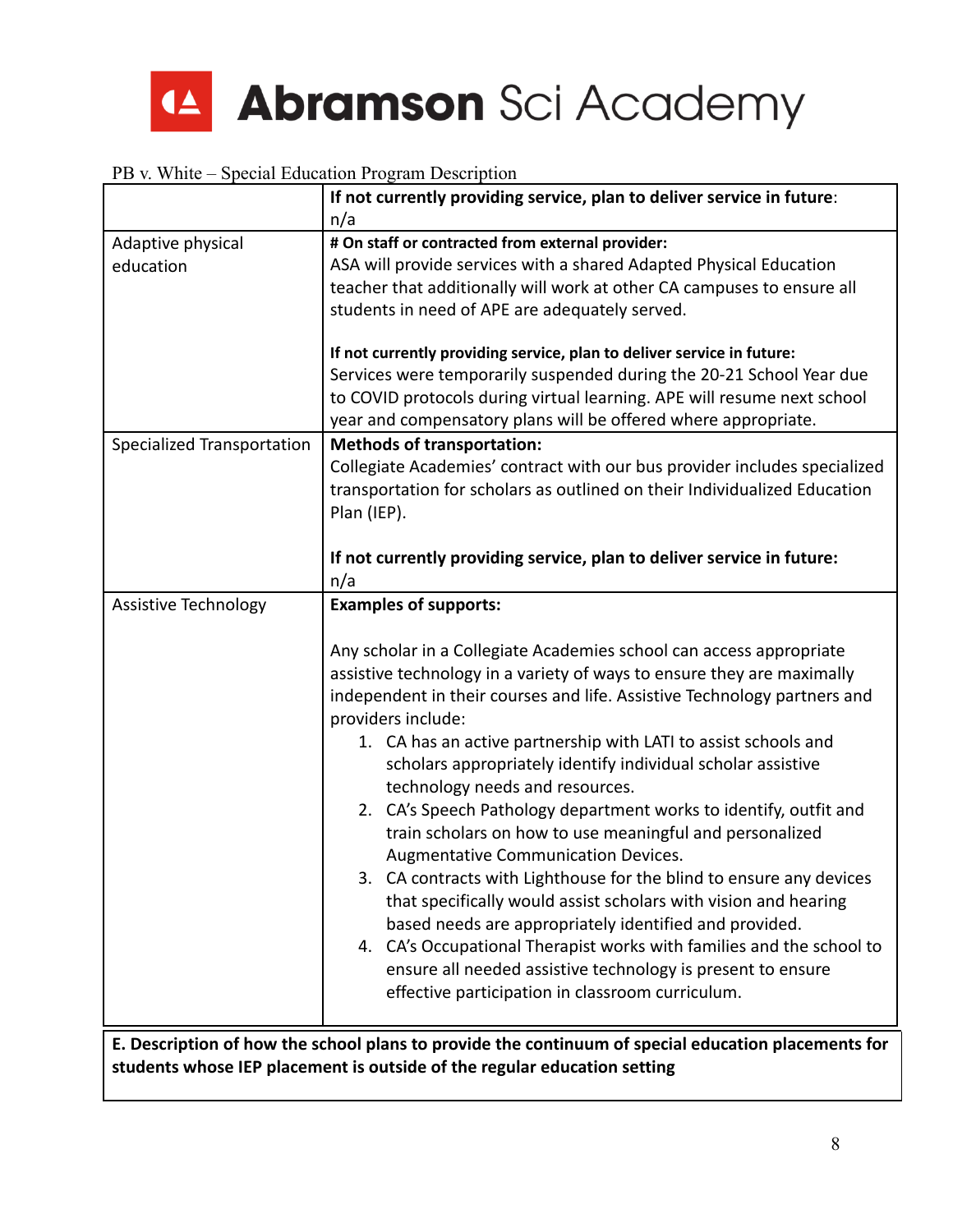

| $\sim$ $\cdots$ |                                                                                                                                                                                                                                                                                                                                                                                                                                                                                                                                                                                                                                                                                                                                                                                                                                                                                                  | School-based Supports (in-school)                                                                                                                                                                                                              |                                                                                                                                                                                                                                                  |
|-----------------|--------------------------------------------------------------------------------------------------------------------------------------------------------------------------------------------------------------------------------------------------------------------------------------------------------------------------------------------------------------------------------------------------------------------------------------------------------------------------------------------------------------------------------------------------------------------------------------------------------------------------------------------------------------------------------------------------------------------------------------------------------------------------------------------------------------------------------------------------------------------------------------------------|------------------------------------------------------------------------------------------------------------------------------------------------------------------------------------------------------------------------------------------------|--------------------------------------------------------------------------------------------------------------------------------------------------------------------------------------------------------------------------------------------------|
|                 | <b>Description of Supports</b>                                                                                                                                                                                                                                                                                                                                                                                                                                                                                                                                                                                                                                                                                                                                                                                                                                                                   | <b>Description of Supports</b>                                                                                                                                                                                                                 | Description of Supports within                                                                                                                                                                                                                   |
|                 | within Inclusion                                                                                                                                                                                                                                                                                                                                                                                                                                                                                                                                                                                                                                                                                                                                                                                                                                                                                 | within Resource                                                                                                                                                                                                                                | Self-Contained                                                                                                                                                                                                                                   |
|                 |                                                                                                                                                                                                                                                                                                                                                                                                                                                                                                                                                                                                                                                                                                                                                                                                                                                                                                  |                                                                                                                                                                                                                                                |                                                                                                                                                                                                                                                  |
| $PK-5$          | n/a                                                                                                                                                                                                                                                                                                                                                                                                                                                                                                                                                                                                                                                                                                                                                                                                                                                                                              | n/a                                                                                                                                                                                                                                            | n/a                                                                                                                                                                                                                                              |
| $6 - 8$         | n/a                                                                                                                                                                                                                                                                                                                                                                                                                                                                                                                                                                                                                                                                                                                                                                                                                                                                                              | n/a                                                                                                                                                                                                                                            | n/a                                                                                                                                                                                                                                              |
| $9/T9 -$<br>12  | - ASA has special education<br>teachers providing case<br>management services and<br>inclusion support, including<br>delivery of specially<br>designed instruction within<br>the general education<br>classroom. In collaboration<br>with teachers, the Director<br>of Student Support will<br>lead EWS (Early Warning<br>Systems) intervention<br>implementation. As a part<br>of EWS, targeted data<br>metrics will be reviewed<br>regularly to ensure all<br>scholars are on track for<br>meeting appropriate and<br>rigorous goals, and if not<br>on track, interventions are<br>quickly initiated.<br>- Collegiate Academies<br>schools provide a robust<br>multi-tiered system of<br>support, including reading<br>intervention, math<br>intervention, targeted<br>mental health services, and<br>a behavior intervention<br>continuum.<br>- Every Collegiate<br>Academies scholar with an | - Collegiate Academies<br>schools provide<br>resource-style courses to<br>serve the needs of<br>scholars who need more<br>support academically<br>and/or social-emotionally<br>to reach their IEP, course,<br>and post-high school<br>goals.** | - Collegiate Academies schools<br>provide self-contained program<br>support to serve the needs of<br>scholars with the most intense<br>academic and/or social<br>emotional needs to reach their<br>IEP, course, and post-high school<br>goals.** |
|                 | Individualized Education                                                                                                                                                                                                                                                                                                                                                                                                                                                                                                                                                                                                                                                                                                                                                                                                                                                                         |                                                                                                                                                                                                                                                |                                                                                                                                                                                                                                                  |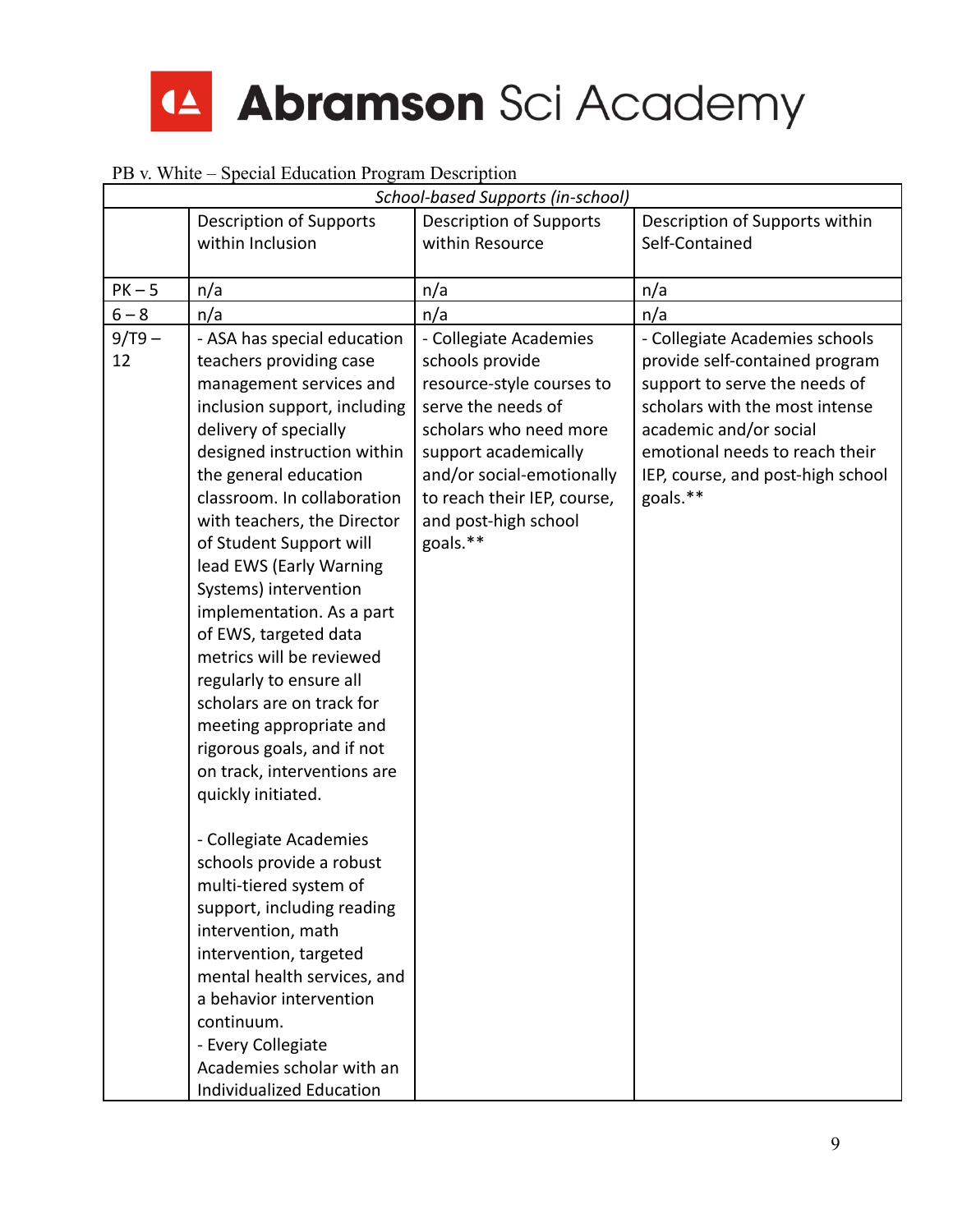

| Plan has a case manager     |  |  |
|-----------------------------|--|--|
| that regularly monitors     |  |  |
| their data, partners with   |  |  |
| teachers, partners with     |  |  |
| families and works with the |  |  |
| scholar to ensure success   |  |  |
| toward IEP goals and goals  |  |  |
| within the general          |  |  |
| education curriculum        |  |  |
| through a variety of tools  |  |  |
| and resources.<br>$***$     |  |  |
|                             |  |  |

\*\*Collegiate Academies (CA) schools work to provide a continuum of services to ensure that every scholar is in his or her least restrictive environment and constantly working toward his/her most rigorous post-high school opportunity. We provide targeted services that support students in their general education environment based on need. These could include co-taught classes, resource, pullout teaching, etc. Every CA school works with the IEP team, including the family and scholar, to ensure that each scholar is participating in the programming that will most benefit every individual scholar's pathway toward success. This does not always perfectly fit into the three categories listed above. A scholar can be included in a special program (as listed below), but that does not mean that their services in that program are self-contained Our special programs and services act as a part of the larger school community to ensure that every scholar is able to access the community academically, socially, and functionally to the greatest extent possible and appropriate.

| Description of<br>extended school year | Identification:                                                                                                                                                                                                                                                                                                                                   |
|----------------------------------------|---------------------------------------------------------------------------------------------------------------------------------------------------------------------------------------------------------------------------------------------------------------------------------------------------------------------------------------------------|
| services:                              | Scholars are identified as needing extended school year services by screening<br>categories outlined on their IEP and using data that is aligned to their IEP's<br>instructional plan.                                                                                                                                                            |
|                                        | Delivery:                                                                                                                                                                                                                                                                                                                                         |
|                                        | Collegiate Academies schools provide extended school year services to<br>scholars who qualify for individual screening areas. Extended year services<br>are delivered alongside typical summer school and individualized based on<br>scholar's need and least restrictive environment as outlined in their Extended<br>School Year IEP (ESY IEP). |
| Description of                         | Criteria for participation:                                                                                                                                                                                                                                                                                                                       |
| specialized                            |                                                                                                                                                                                                                                                                                                                                                   |
| program(s):                            | IEP Team recommendations based on academic, social and functional data                                                                                                                                                                                                                                                                            |
|                                        | and special education evaluation recommendations.                                                                                                                                                                                                                                                                                                 |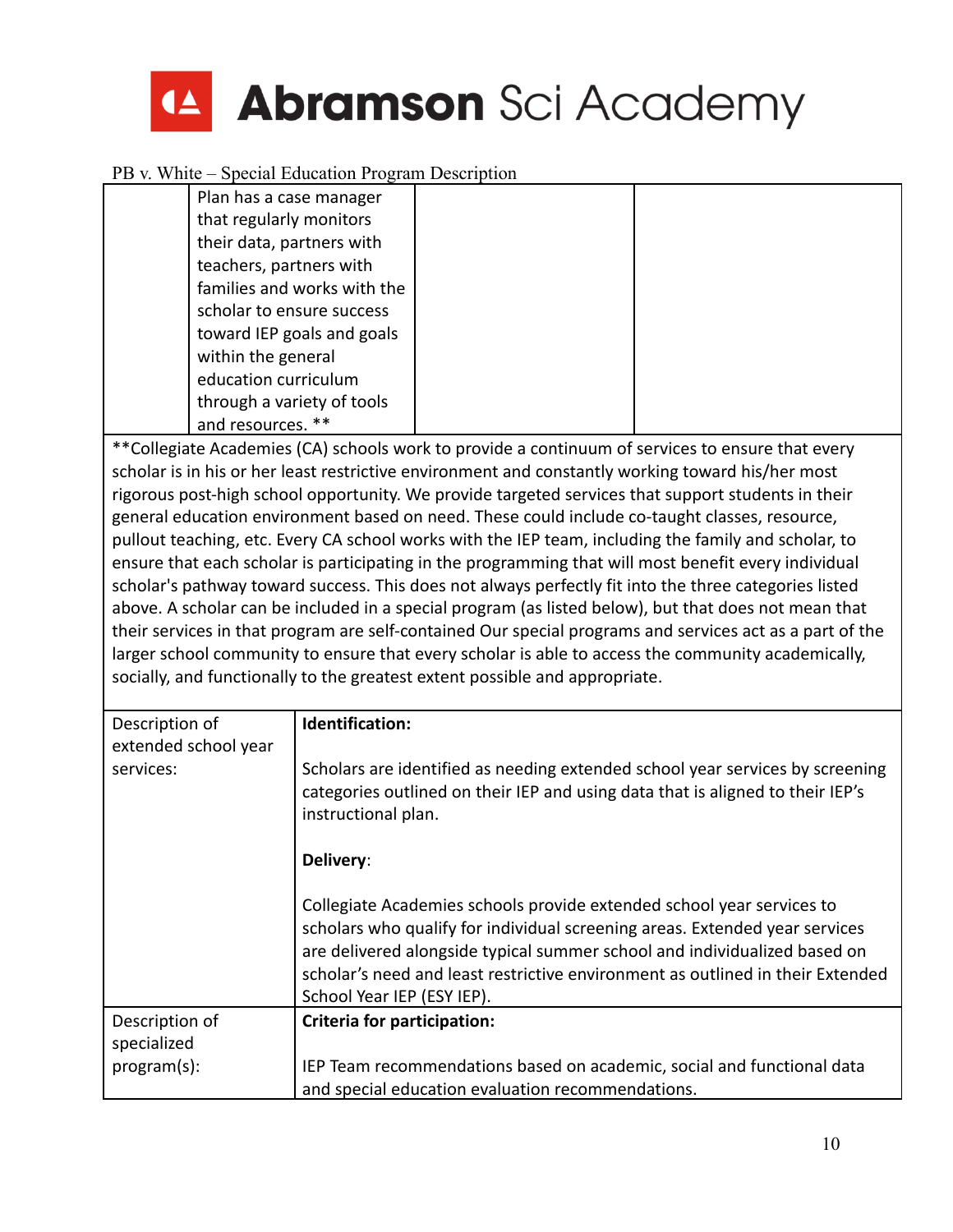| Delivery:         |                                                                                                                                                                                                                                                                                                                                                                                                                                                                                                                      |
|-------------------|----------------------------------------------------------------------------------------------------------------------------------------------------------------------------------------------------------------------------------------------------------------------------------------------------------------------------------------------------------------------------------------------------------------------------------------------------------------------------------------------------------------------|
|                   | Collegiate Academies schools work to provide a continuum of special<br>education services, intervention services, and scholar support programming.<br>Specialized programs within this continuum of services include:                                                                                                                                                                                                                                                                                                |
| $\mathsf{o}$<br>0 | Journey Therapeutic Program (JP)<br>Scholars participating in the Journey Program have access to a<br>continuum of academic supports based on individualized<br>needs.<br>Scholars participating in the Journey Program receive<br>increased counseling and mental health supports throughout<br>the day.                                                                                                                                                                                                            |
| o<br>0            | Scholars participating in the Journey Program participate in<br>increased positive behavior incentive programming based on<br>progress toward their individualized behavior and social goals.<br>Scholars participating in the Journey Program all have<br>individualized behavior intervention plans (BIPs).                                                                                                                                                                                                        |
| 0                 | <b>REACH Program</b><br>Supports in this program include courses and services that<br>work toward goals in the areas of developmental literacy and<br>math alongside building transition skills to support scholars as<br>they progress toward rigorous post-high school opportunities.<br>Participation in this program can resemble what may be<br>deemed more of a self-contained style of instruction for some<br>scholars, while it may resemble more of a resource style of<br>instruction for other scholars. |
| 0                 | Scholars participating in REACH participate in targeted<br>transition instruction highlighting independent living,<br>employment, and community-based skills.                                                                                                                                                                                                                                                                                                                                                        |
| o                 | The teacher and case manager for this program works to<br>provide holistic support by regularly collaborating with the<br>speech pathologist, mental health professionals, and other<br>related service providers serving scholars in the program.                                                                                                                                                                                                                                                                   |
| o                 | All scholars who participate in the program meaningfully<br>participate in larger school-wide structures, activities and<br>events.                                                                                                                                                                                                                                                                                                                                                                                  |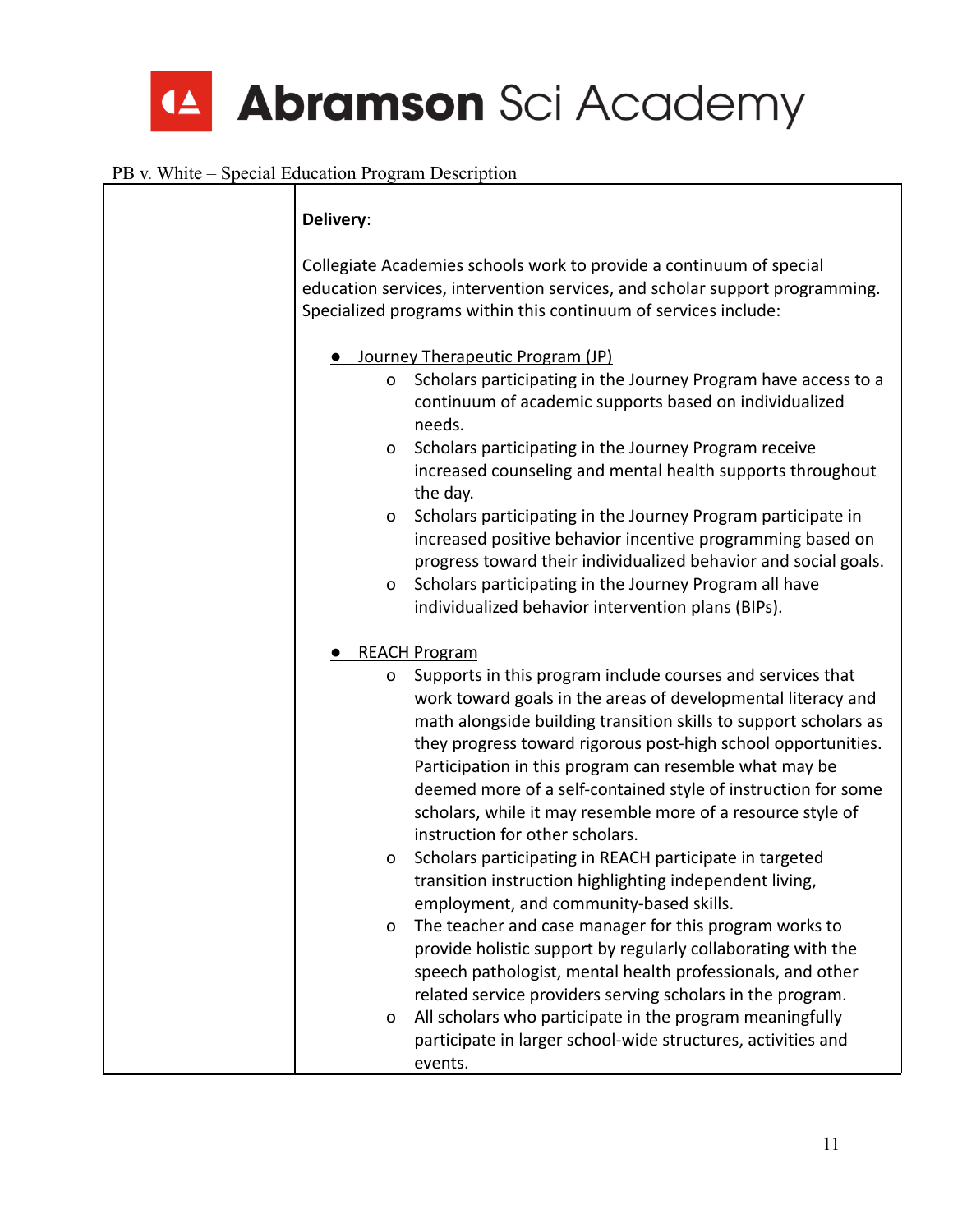|      | A typical disability category of a scholar participating in this<br>0<br>program include; mild Intellectual Disability and Autism.<br>However, it is critical to note that Collegiate Academies<br>schools do not place in programs based on disability alone.                                                                                                                                                                                                                                    |
|------|---------------------------------------------------------------------------------------------------------------------------------------------------------------------------------------------------------------------------------------------------------------------------------------------------------------------------------------------------------------------------------------------------------------------------------------------------------------------------------------------------|
|      | <b>Essential Skills</b>                                                                                                                                                                                                                                                                                                                                                                                                                                                                           |
|      | Supports in this program include courses and services that<br>0<br>work toward goals in the areas of developmental literacy and<br>math alongside building transition skills to support scholars as<br>they progress toward rigorous post-high school opportunities.<br>Participation in this program can resemble what may be<br>deemed more of a self-contained style of instruction for some<br>scholars, while it may resemble more of a resource style of<br>instruction for other scholars. |
|      | Scholars participating in Essential Skills participate in targeted<br>0<br>transition instruction highlighting independent living,<br>employment, and community-based skills.                                                                                                                                                                                                                                                                                                                     |
|      | Assistive technology identification, education, and supports<br>O<br>that work toward independence are strategically addressed for<br>scholars in need of devices.                                                                                                                                                                                                                                                                                                                                |
|      | The teacher and case manager for this program works to<br>0<br>provide holistic support by regularly collaborating with the<br>speech pathologist, mental health professional and other<br>related service providers serving scholars in the program.                                                                                                                                                                                                                                             |
|      | All scholars that participate in the program meaningfully<br>0<br>participate in larger school-wide structures, activities and<br>events.                                                                                                                                                                                                                                                                                                                                                         |
|      | A typical disability category of a scholar participating in this<br>0<br>program include; severe to moderate Intellectual Disability and<br>Autism. However, it is critical to note that Collegiate<br>Academies schools do not place in programs based on<br>disability alone.                                                                                                                                                                                                                   |
| CARe | Criteria for Participation:                                                                                                                                                                                                                                                                                                                                                                                                                                                                       |
|      | All Collegiate Academies scholars are eligible to participate in<br>$\mathsf{o}$<br>Restorative Programming (CARe) at CA schools. Scholars<br>participate in CARe programming when they are involved in<br>disciplinary incidents. CARe programming shifts the approach<br>of discipline to a practice that is restorative in an effort to                                                                                                                                                        |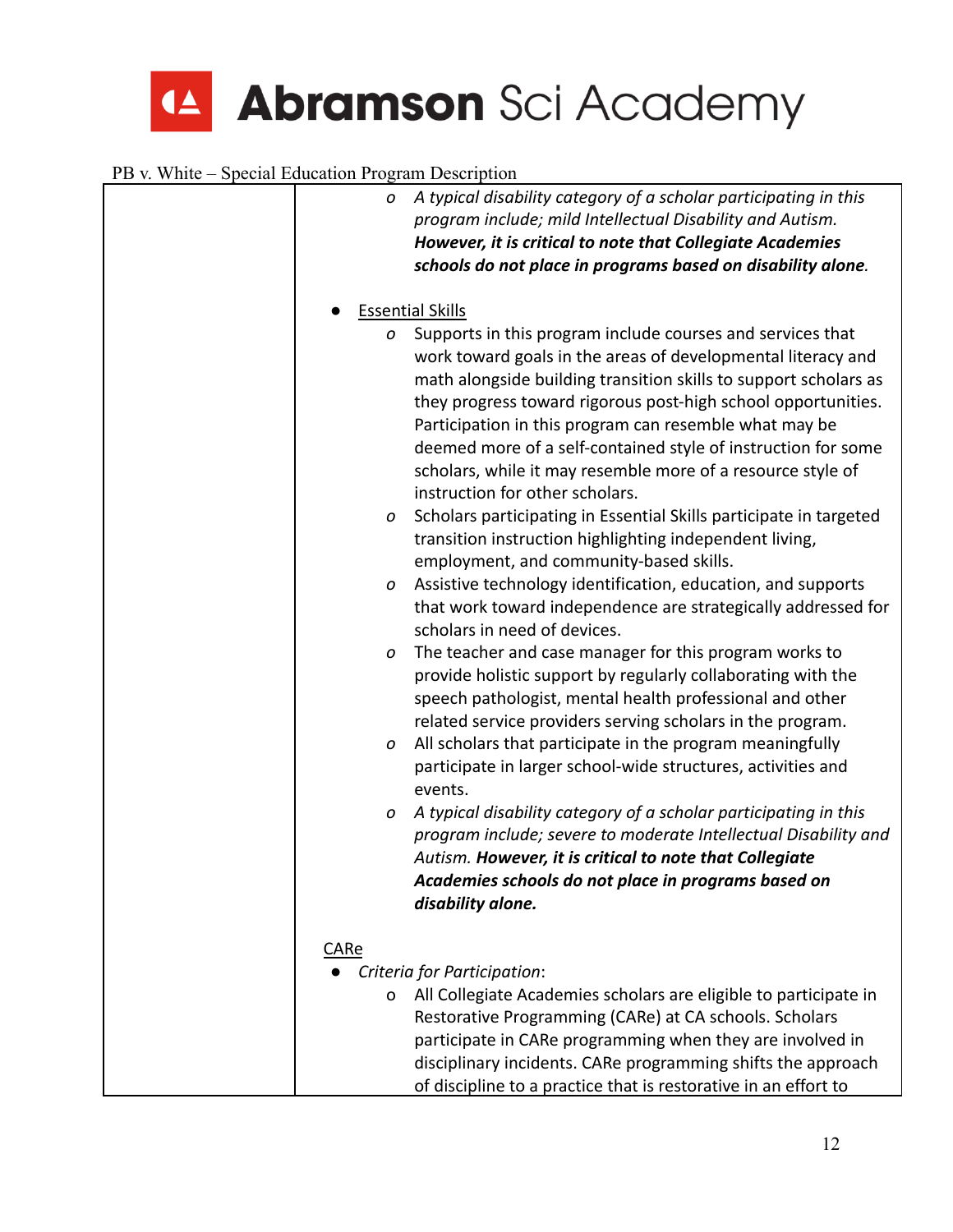|                  | lower suspensions, increase scholar engagement and academic<br>success.                                                                                                                                                                                                                                                                                                                                                                                                                                                                                                                                                                                                                                                                                                                                                                                                                                                                                                                                                                                                                                                                                                                                                                                                                                                                                                                                                                                                                                                                                                                                                                                                                                                                                                  |  |  |
|------------------|--------------------------------------------------------------------------------------------------------------------------------------------------------------------------------------------------------------------------------------------------------------------------------------------------------------------------------------------------------------------------------------------------------------------------------------------------------------------------------------------------------------------------------------------------------------------------------------------------------------------------------------------------------------------------------------------------------------------------------------------------------------------------------------------------------------------------------------------------------------------------------------------------------------------------------------------------------------------------------------------------------------------------------------------------------------------------------------------------------------------------------------------------------------------------------------------------------------------------------------------------------------------------------------------------------------------------------------------------------------------------------------------------------------------------------------------------------------------------------------------------------------------------------------------------------------------------------------------------------------------------------------------------------------------------------------------------------------------------------------------------------------------------|--|--|
|                  |                                                                                                                                                                                                                                                                                                                                                                                                                                                                                                                                                                                                                                                                                                                                                                                                                                                                                                                                                                                                                                                                                                                                                                                                                                                                                                                                                                                                                                                                                                                                                                                                                                                                                                                                                                          |  |  |
|                  | Delivery:<br>CARe serves all scholars at Collegiate Academies' networks,<br>o<br>including scholars with disabilities, with restorative centers on<br>every campus. While scholars participate in restorative<br>practices, they also receive support with their academic and<br>related service (Speech, Mental Health, etc.) needs as outlined<br>in their Individualized Education Plan (IEP).<br>While participating in restorative programming, scholars focus<br>O<br>on restoring relationships that were harmed.<br>As a part of this process, scholars receive assistance in planning,<br>practicing and having restorative conversations with the community<br>member(s) harmed during the infraction. The restorative center<br>teammates also provide the warm-accountability and support in<br>ensuring that scholars have the conversation and reflect on how to<br>approach the situation differently in the future.<br>Additionally, scholars receive support in choosing a restorative<br>approach from the restorative center team, which includes both<br>mental health professionals and teachers.<br>Restorative Center teammates also work closely with data to suggest<br>additional interventions that a scholar may need if trends suggest the<br>need for more intensive intervention.<br>In the instance that a scholar is not ready to repair their<br>o<br>relationship with the community and stays in the restorative<br>center for more than a couple of hours, they continue their<br>course-work on a bank of computers that classroom teachers<br>keep current. Center staff can administer exams.<br>A referral to the center does not mean a student has to sit out<br>$\mathsf{o}$<br>sports and other extracurricular activities. |  |  |
|                  |                                                                                                                                                                                                                                                                                                                                                                                                                                                                                                                                                                                                                                                                                                                                                                                                                                                                                                                                                                                                                                                                                                                                                                                                                                                                                                                                                                                                                                                                                                                                                                                                                                                                                                                                                                          |  |  |
|                  | Community-based Supports (out-of-school)                                                                                                                                                                                                                                                                                                                                                                                                                                                                                                                                                                                                                                                                                                                                                                                                                                                                                                                                                                                                                                                                                                                                                                                                                                                                                                                                                                                                                                                                                                                                                                                                                                                                                                                                 |  |  |
| Key Partnerships | Partner and services provided:                                                                                                                                                                                                                                                                                                                                                                                                                                                                                                                                                                                                                                                                                                                                                                                                                                                                                                                                                                                                                                                                                                                                                                                                                                                                                                                                                                                                                                                                                                                                                                                                                                                                                                                                           |  |  |
|                  | Collegiate Academies partners with a number of agencies to ensure our                                                                                                                                                                                                                                                                                                                                                                                                                                                                                                                                                                                                                                                                                                                                                                                                                                                                                                                                                                                                                                                                                                                                                                                                                                                                                                                                                                                                                                                                                                                                                                                                                                                                                                    |  |  |
|                  | scholars have the services they need. Some of these critical partnerships                                                                                                                                                                                                                                                                                                                                                                                                                                                                                                                                                                                                                                                                                                                                                                                                                                                                                                                                                                                                                                                                                                                                                                                                                                                                                                                                                                                                                                                                                                                                                                                                                                                                                                |  |  |
|                  | include:                                                                                                                                                                                                                                                                                                                                                                                                                                                                                                                                                                                                                                                                                                                                                                                                                                                                                                                                                                                                                                                                                                                                                                                                                                                                                                                                                                                                                                                                                                                                                                                                                                                                                                                                                                 |  |  |
|                  | Louisiana Rehabilitation Services<br>0                                                                                                                                                                                                                                                                                                                                                                                                                                                                                                                                                                                                                                                                                                                                                                                                                                                                                                                                                                                                                                                                                                                                                                                                                                                                                                                                                                                                                                                                                                                                                                                                                                                                                                                                   |  |  |
|                  | Metropolitan Human Services District<br>0<br>Mental Health Rehabilitation Agencies (differ based on scholar need)<br>O                                                                                                                                                                                                                                                                                                                                                                                                                                                                                                                                                                                                                                                                                                                                                                                                                                                                                                                                                                                                                                                                                                                                                                                                                                                                                                                                                                                                                                                                                                                                                                                                                                                   |  |  |
|                  |                                                                                                                                                                                                                                                                                                                                                                                                                                                                                                                                                                                                                                                                                                                                                                                                                                                                                                                                                                                                                                                                                                                                                                                                                                                                                                                                                                                                                                                                                                                                                                                                                                                                                                                                                                          |  |  |